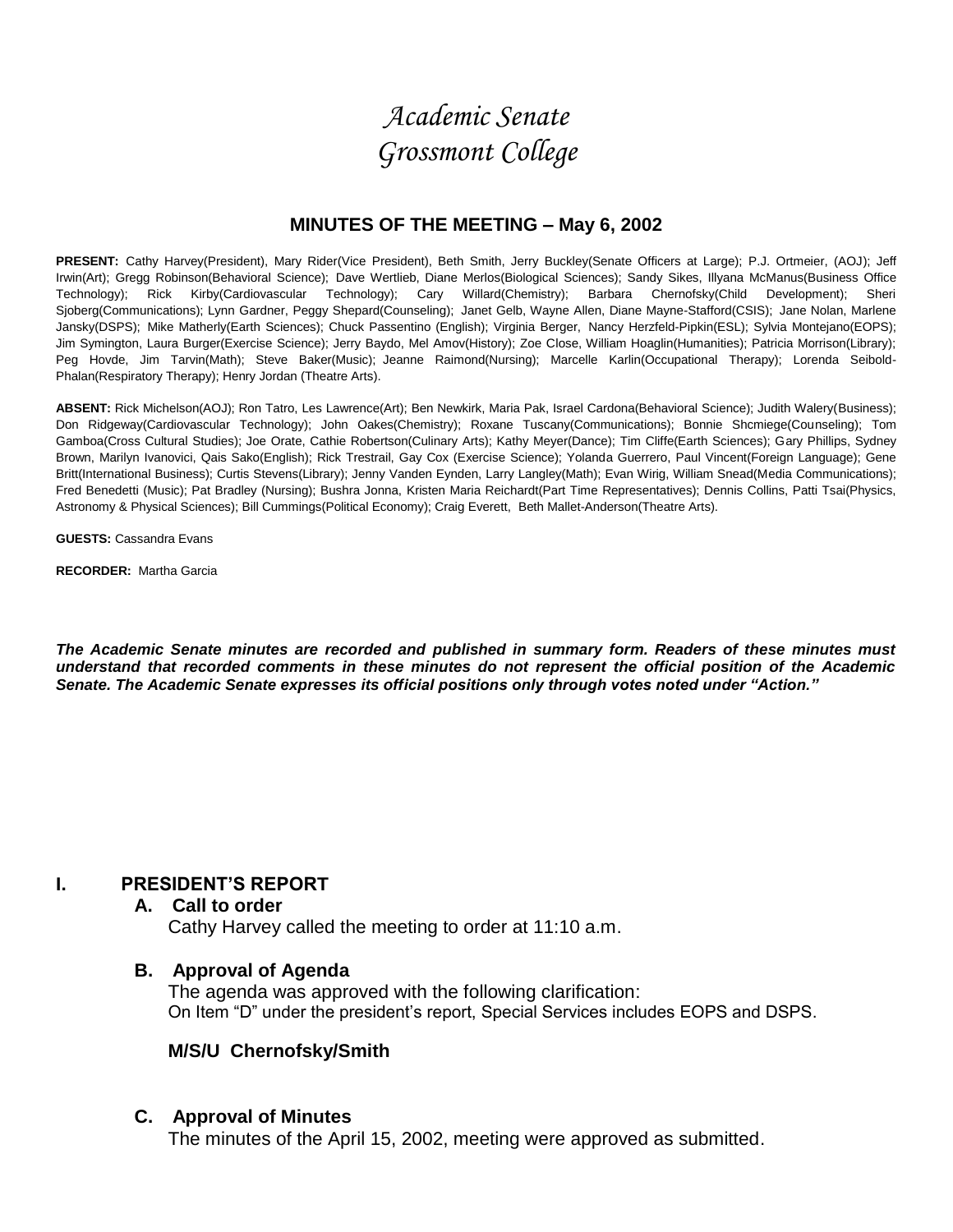# **M/S/U Wertlieb/Kirby**

### **D. Nominations Committee**

Only one nomination for the part time senate representative election has been received. The election will take place by the end of this week; therefore, Barbara asked senators to send nominations to her as soon as possible.

# **E. Campus Selection Committee for Distinguished Faculty Award**

Cathy announced the need to fill the Distinguished Faculty Award Campus Selection Committee with five senators. The committee requires one senator from each of the four divisions and one senator representing the LRC, EOPS, Counseling, or DSPS. The following people volunteered:

- Peg Hovde Mathematics, Natural Sciences, and Exercise Science/Wellness **Division**
- Evan Wirig Communication and Fine Arts Division
- Marcelle Karlin Business and Professional Studies Division
- Bill Hoaglin Humanities, Social and Behavioral Sciences Division
- Jane Nolan Special Services (DSPS)

# **II. ACTION ITEMS**

### **A. Chapter 5 Board Policies**

Copies of Chapter 5 of the Board Policy Manual were attached to the April 15 agenda for senators' review. Cathy highlighted Board Policy 5010 because it was the only one that had undergone any change since the previous meeting. The Academic Senate approved Chapter 5 as presented today including the proposed changes to BP 5010 .

M/S/U Wertlieb/Gelb

# **B. Professional Relations Resolution Presented by Scott Barr**

The Professional Relations Resolution was approved as follows:

# **DRAFT**

*We the Academic Senate of Grossmont College recognize that individuals and groups will occasionally experience disagreements and conflicts that can disrupt professional relations and inhibit communication. This is healthy, especially in academic communities where tension caused by disagreement can motivate learning and growth. Further, individuals may experience positive growth and strengthen working relationships when they employ safe and effective communication strategies.*

*Therefore, the Academic Senate supports the maintenance of a college environmentconducive to collegial solutions where faculty, staff and*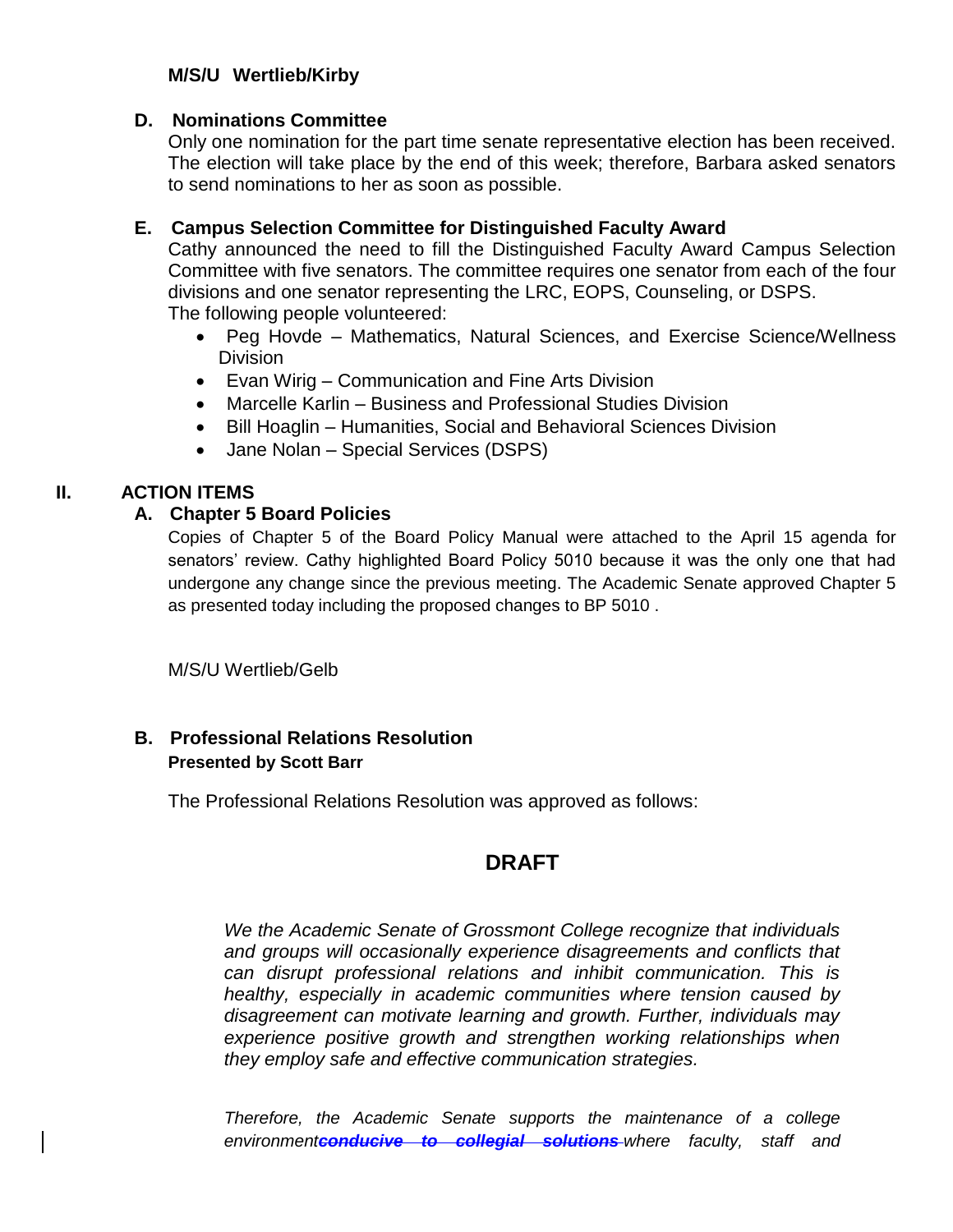*administration are encouraged to seek collegial solutions to disagreements and conflicts as a first response toward resolution.*

M/S/U Wertlieb/Smith

### **III. INFORMATION ITEMS**

### **A. College Program Definition Presented by Beth Smith**

Beth presented the proposed "Definition of a Program" for Grossmont College that was developed by a task force comprised of Beth Smith, Chuck Passentino, Virgina Berger, Lois Knowlton, and Wendy Craig. She explained that the task force is seeking to identify criteria that will define areas on campus as "programs". Beth shared various criteria and two conditions that areas must meet in order to qualify as programs. This same information had previously been a point of discussion for the Instructional Administrative Council (IAC), from which recommendations arose. Dean Colli spoke on behalf of the IAC and explained the reasons for their recommendations. Both proposals will be shared with other appropriate college councils/committees for further discussion, with the intention of finalizing the "definition of a program" within the subsequent academic year.

# **B. Collegewide Priorities**

### **Presented by Peter White**

Peter presented the Proposed 2002-03 Collegewide Priorities indicating how each priority supports the Strategic Plan goals. He distributed the Proposed 2002-2003 College Priorities handout and the Strategic Plan Goals 2002-2004 handout. He asked senators to review both documents and forward questions and suggestions to him during this week, as the Strategic Plan and the Collegewide Priorities need to be finalized.

# **C. Board Policy 4250**

### **Presented by Cathy Harvey**

Cathy Harvey and Peter White presented the most current revision of Board Policy 4250. The Academic Senate reviewed and discussed the policy as it will be presented as an action item at the May 20 meeting.

# **IV. COMMTTEE REPORTS**

### **A. Program Review Committee Report**

The Program Review Committee summary evaluations, commendations, and recommendations for the below listed departments were attached to today's agenda for senators' information:

Cardiovascular Technology